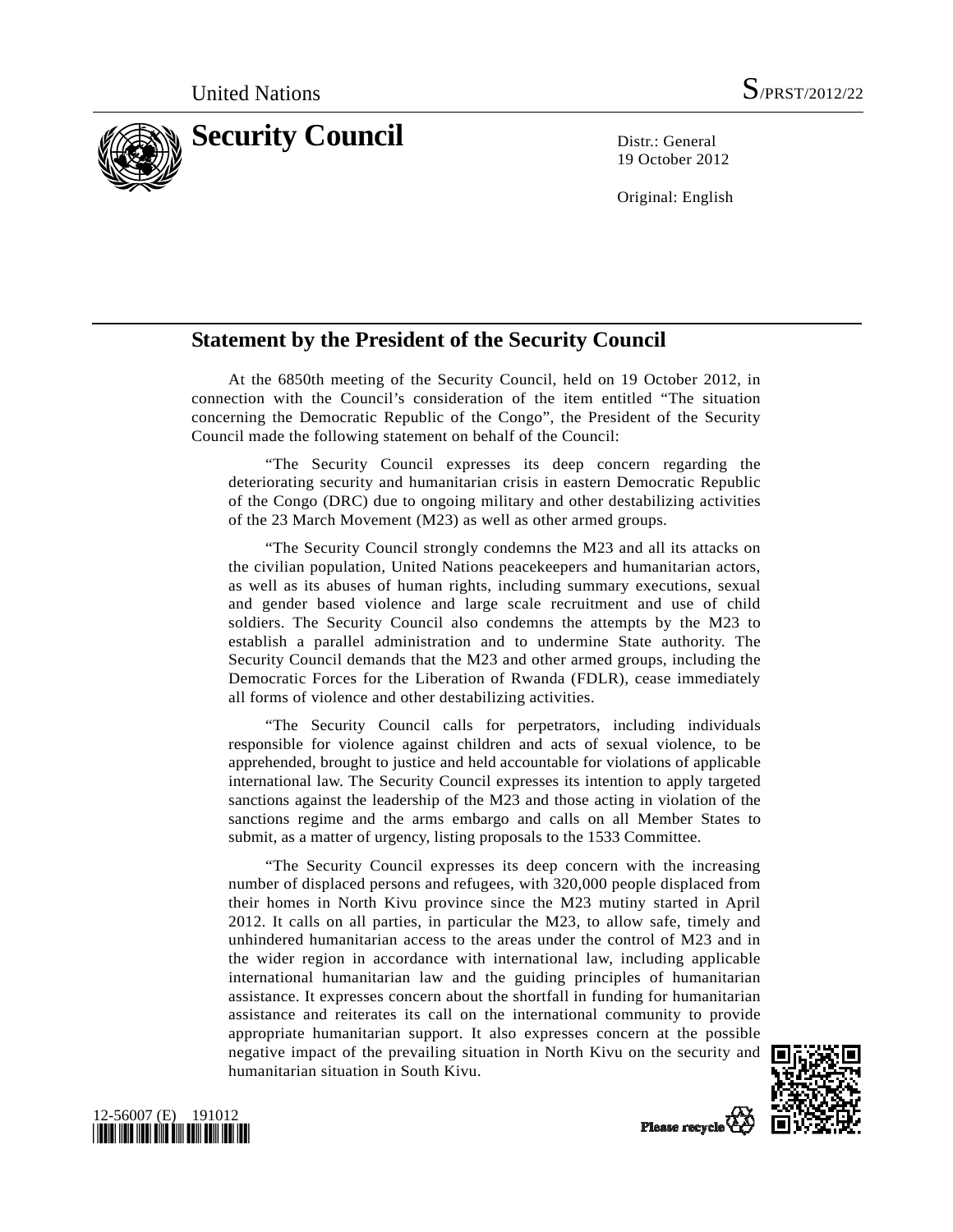"The Security Council reaffirms its strong commitment to the sovereignty, independence, unity and territorial integrity of the DRC and emphasizes the need to respect fully the principles of non-interference, goodneighbourliness and regional cooperation. It reiterates its strong condemnation of any and all external support to the M23. In this regard, the Security Council expresses deep concern at reports indicating that such support continues to be provided to the M23 by neighbouring countries. The Security Council demands that any and all outside support to the M23 as well as other armed groups cease immediately.

 "The Security Council calls upon all countries in the region to condemn the M23 as well as other armed groups and to cooperate actively with the Congolese authorities in disarming and demobilizing the M23 as well as other armed groups and dismantling the M23 parallel administration.

 "The Security Council emphasizes the primary responsibility of the Government of the DRC to reinforce State authority and governance in eastern DRC, including through effective security sector reform to allow army and police reform, and to end impunity for abuses of human rights and violations of international humanitarian law, and urges the Government of the DRC to address issues of illegal exploitation and smuggling of natural resources.

 "The Security Council welcomes the efforts of the United Nations Secretary-General as well as of the International Conference on the Great Lakes Region (ICGLR), the Southern African Development Community (SADC) and the African Union, to restore peace and security in Eastern DRC. It also stresses the urgency of constructive engagement and dialogue between the DRC and its neighbours, especially Rwanda, and the need to address the underlying causes of the conflict in eastern DRC. It calls on the United Nations Secretary-General to continue his good offices and to explore, when appropriate, further high-level diplomatic mechanisms to facilitate enhanced dialogue between relevant parties, including on the underlying causes of the conflict.

 "The Security Council welcomes the establishment of the Expanded Joint Verification Mechanism (EJVM), which was launched by the ICGLR on 14 September as an important starting point for rebuilding confidence between the DRC and Rwanda. It further welcomes the support provided by the United Nations Organization Stabilization Mission in the DRC (MONUSCO) to the EJVM and encourages, in coordination with ICGLR members, the participation of MONUSCO, as appropriate and within the limits of its capacities and mandate, in the activities of the EJVM and the reporting on any flow of arms and related materiel across borders of Eastern DRC.

 "The Security Council takes note of the decisions by the ICGLR and the AU regarding the deployment of a 'Neutral International Force' in eastern DRC and takes note of the ongoing coordination efforts between these organizations and the United Nations to clarify the objectives, modalities and means of the proposed Force in relation to MONUSCO.

 "The Security Council expresses its full support to the United Nations Group of Experts of the 1533 Committee and calls for enhanced cooperation between all States, particularly those in the region, and the Group of Experts,